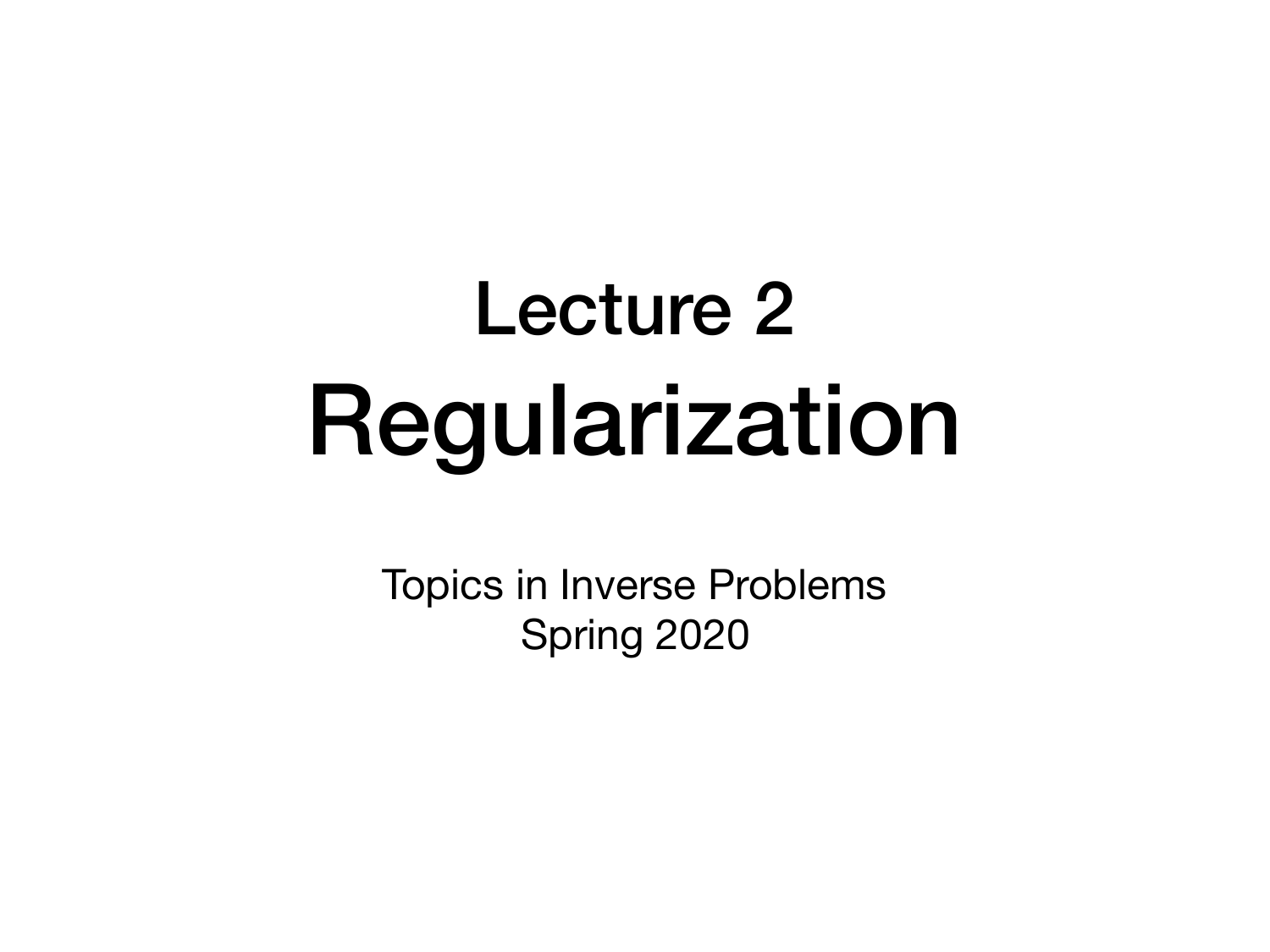## Last time

• Well-posed problems: Hadamard's criterion

• Integral equations: 
$$
g(t) = (Af)(t) = \int K(s, t)f(s)ds
$$

- $A: X \rightarrow Y$  is a **compact operator**  $(X, Y$  Hilbert spaces)
	- $A^{-1}$  is always discontinuous (unbounded), unless  $\dim \mathcal{R}(\mathcal{A}) < \infty$ .
	- The problem is always ill-posed
- Singular Value Expansion ("operator SVD")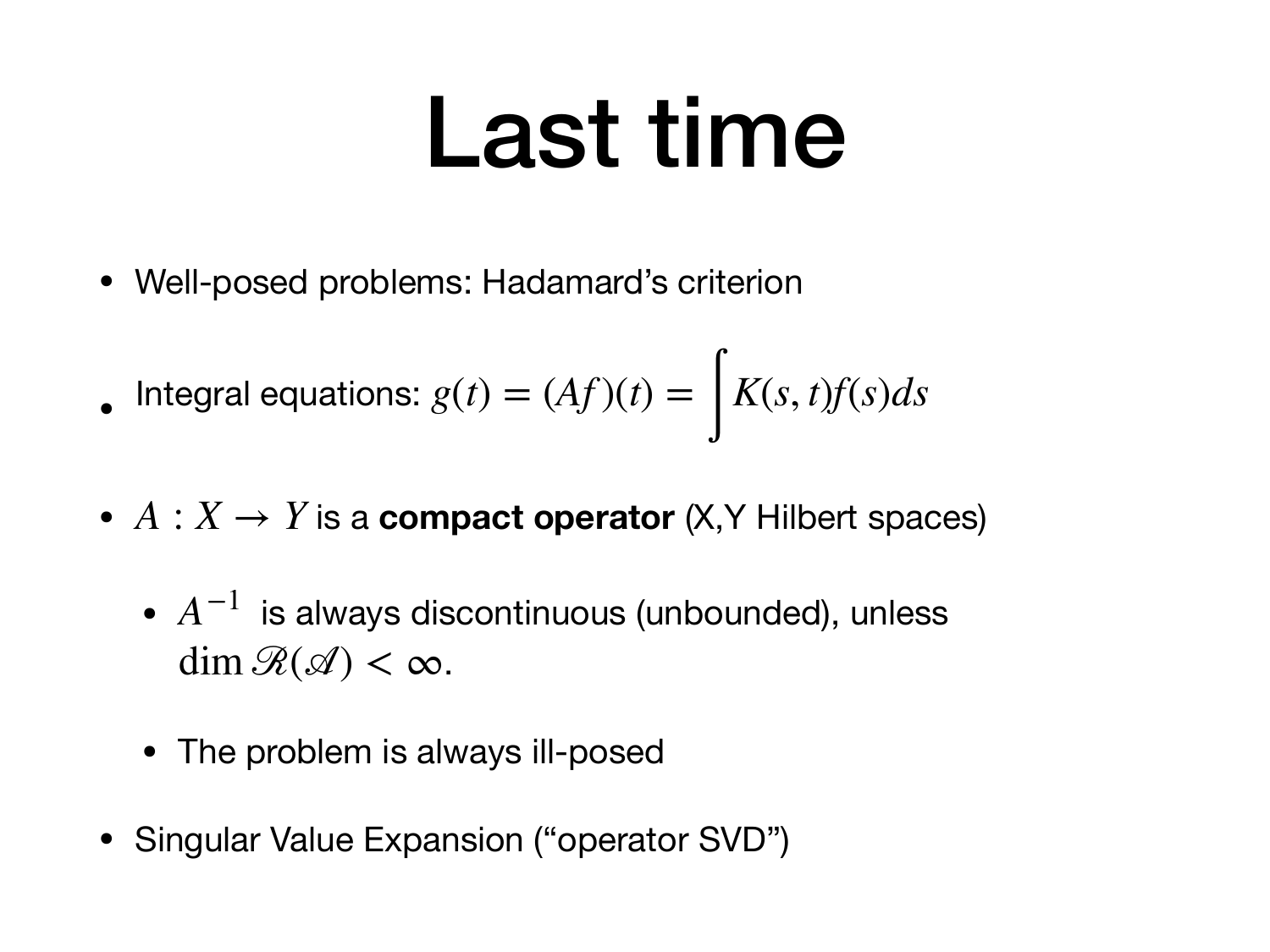# Today's lecture

- 1. Picard's theorem solvability of  $Ax = y$ .
	- Least squares solution:  $x = A^{\dagger} y$  (pseudo-inverse) is **unstable**
- 2. Regularisation: restoring stability in practice
- 3. Convergence and optimality
- 4. Choosing the regularisation parameter

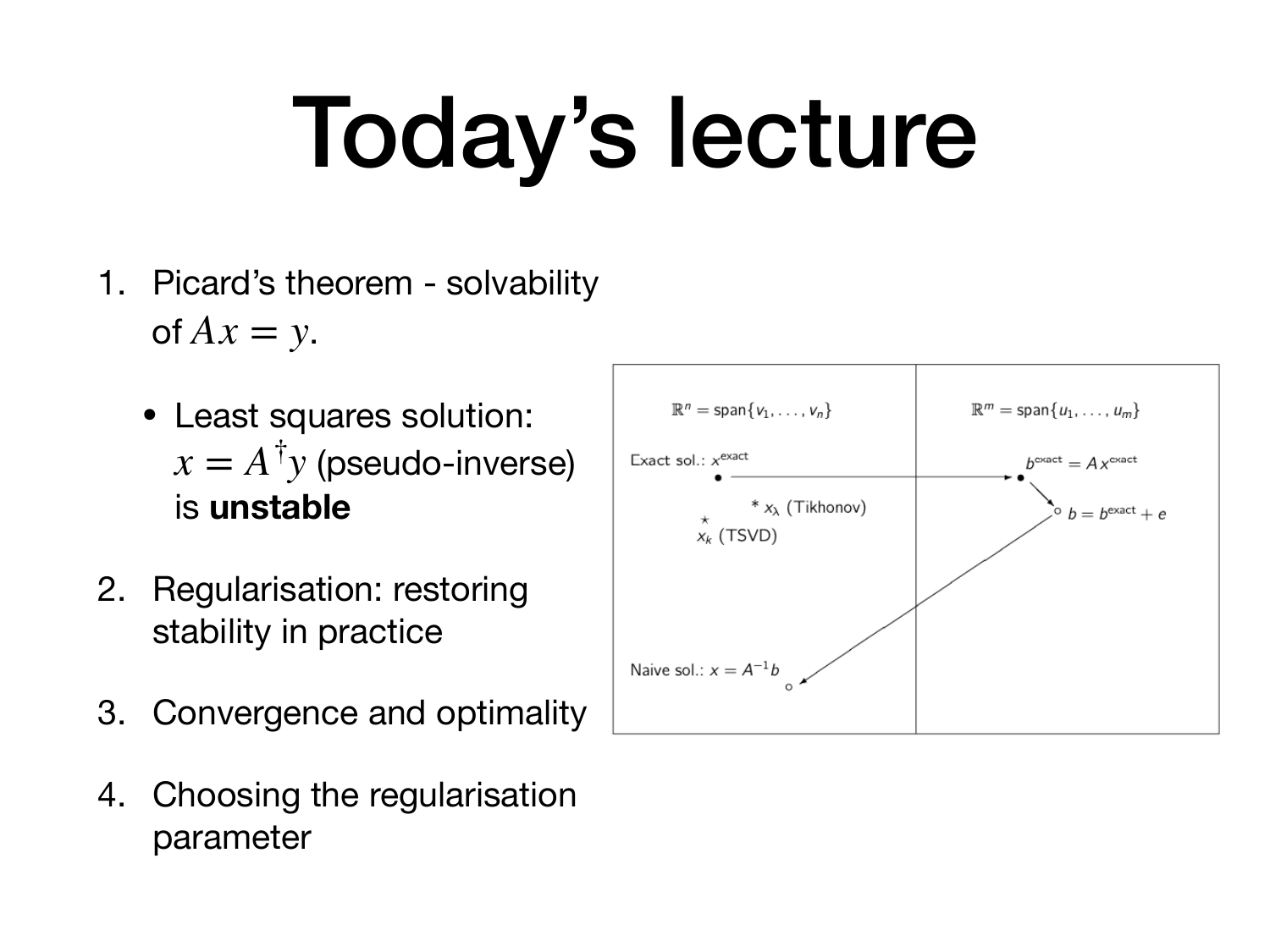## Operator SVD

Finite-dimensional setting:  $A \in \mathbb{R}^{m \times n} (m \ge n)$ 

 $A = U\Sigma V^T$ , *U*, *V* orthogonal,  $\Sigma$  diagonal

$$
\text{goal} \quad \int_{\mathbb{R}^N} \mathbb{P}(u_1, u_2, u_3) \, dx = \sum_{i=1}^n \mu_i \left\langle x, v_i \right\rangle u_i. \quad \left\{ v_1, \dots, v_n \right\} \quad \left\{ u_2, \dots, u_n \right\}
$$

 $\begin{pmatrix} 1 & 1 \\ 1 & 1 \end{pmatrix}$ 

Let  $A: X \rightarrow Y$  be compact. Let  $\{\mu_i\}_{i=1}^{\infty}$  be the nonzero singular values of  $A$ ,  $\bf{repeated\ according\ to\ multiplicity:} \; mult(\mu_i) = \dim \mathcal{N}(\mu_i^2 - A^*A) < \infty.$  Then

**1. There exist orthonormal sequences**  $\{\varphi_i\} \subset X$ ,  $\{\psi_i\} \subset Y$  (right and left **singular functions, resp.) such that**

2. For each 
$$
\varphi \in X
$$
 there holds  $\varphi = \sum_{i=1}^{n} \langle \varphi, \varphi_i \rangle \varphi_i + Q\varphi$ , where  $Q$  is the orthogonal projection onto  $\mathcal{N}(A)$ , and

$$
A\varphi=\sum_{i=1}^{\infty}\mu_i\left\langle\varphi,\varphi_i\right\rangle\psi_i.
$$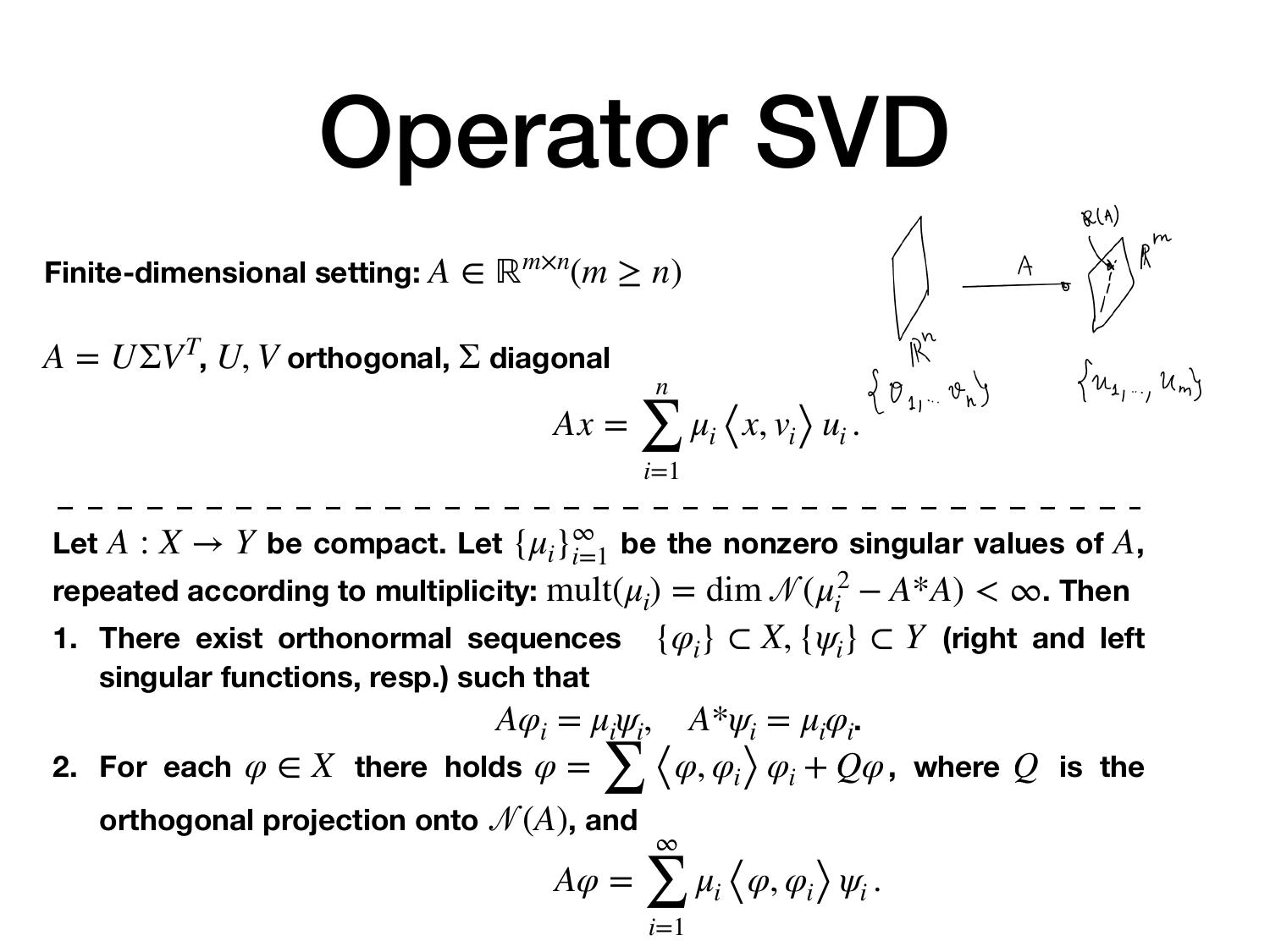## Picard's theorem

- $A: X \rightarrow Y$  compact, with SVE  $\{\mu_i, \varphi_i, \psi_i\}$ . The equation  $Ax = y$  is solvable iff **1.**  $y \in \mathcal{N}(A^*)^{\perp} = \overline{\mathcal{R}(A)}$ ; 2
- **2.**  $\sum_{i=1}^{\infty} \frac{1}{n^2}$   $\left| \left\langle y, \psi_i \right\rangle \right|^2 < \infty$  . (Picard's criterion) *i*=1 1  $\mu_i^2$  $\langle y, \psi_i \rangle$  $< \infty$  .

In this case, a solution is given by

$$
x = \sum_{i=1}^{\infty} \frac{1}{\mu_i} \left\langle y, \psi_i \right\rangle \varphi_i.
$$

 $\equiv$   $\ge$ :  $Ax = y$  solvable then  $y \in \mathcal{R}(A) \subset \mathcal{N}(A^*)^{\perp}$ .

Let  $\varphi$  be a solution, then

$$
\langle \varphi, \varphi_i \rangle = \frac{1}{\mu_i} \langle \varphi, A^* \psi_i \rangle = \frac{1}{\mu_i} \langle A\varphi, \psi_i \rangle = \frac{1}{\mu_i} \langle y, \psi_i \rangle,
$$
  
and so 
$$
\sum_{i=1}^{\infty} \left| \langle \varphi, \varphi_i \rangle \right|^2 = \sum_{i=1}^{\infty} \frac{1}{\mu_i} \left| \langle y, \psi_i \rangle \right|^2 \le ||\varphi||^2 < \infty.
$$
  
(Parseval:  $||\varphi||^2 = \sum_{i=1}^{\infty} \left| \langle \varphi, \varphi_i \rangle \right|^2 + ||Q\varphi||^2$ )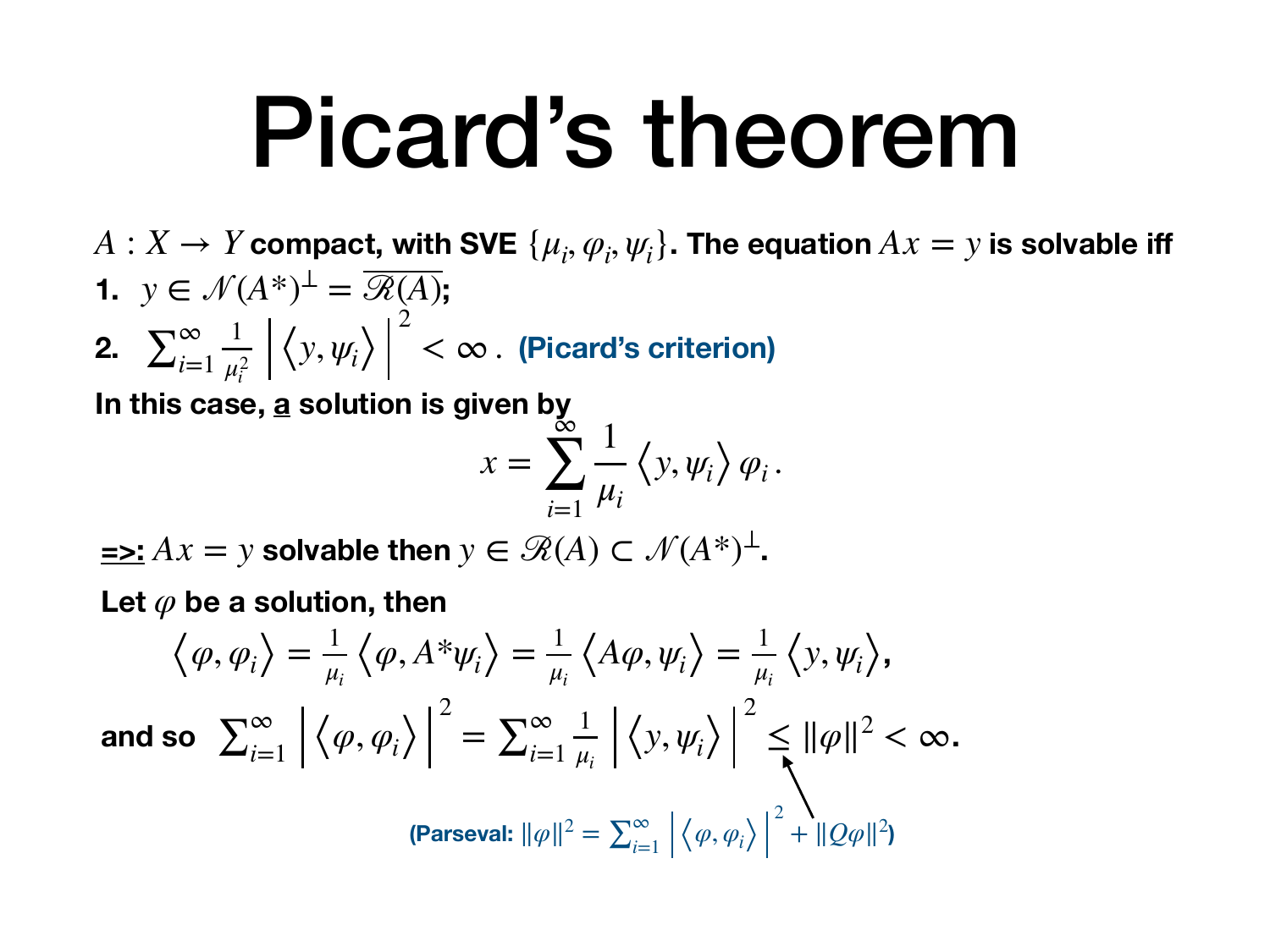## Picard's theorem

 $A: X \rightarrow Y$  compact, with SVE  $\{\mu_i, \varphi_i, \psi_i\}$ . The equation  $Ax = y$  is solvable iff **1.**  $y \in \mathcal{N}(A^*)^{\perp} = \mathcal{R}(A);$ **2.**  $\sum_{i=1}^{100} \left| \left\langle y, \psi_i \right\rangle \right| < \infty$ . (Picard's criterion)  $y \in \mathcal{N}(A^*)^{\perp} = \overline{\mathcal{R}(A)}$  $\sum_{i=1}^{\infty}$ 1  $\langle y, \psi_i \rangle$ 2  $< \infty$  .

In this case, a solution is given by  $\mu_i^2$ 

*i*=1

$$
x = \sum_{i=1}^{\infty} \frac{1}{\mu_i} \left\langle y, \psi_i \right\rangle \varphi_i.
$$

**ce**: Suppose 
$$
y \in \mathcal{N}(A^*)^{\perp}
$$
.  
Then  $y = \sum_{i=1}^{\infty} \langle y, \psi_i \rangle \psi_i \text{ (why?),}$ 

**and so** 

$$
Ax = \sum_{i=1}^{\infty} \frac{1}{\mu_i} \left\langle y, \psi_i \right\rangle A \varphi_i = y.
$$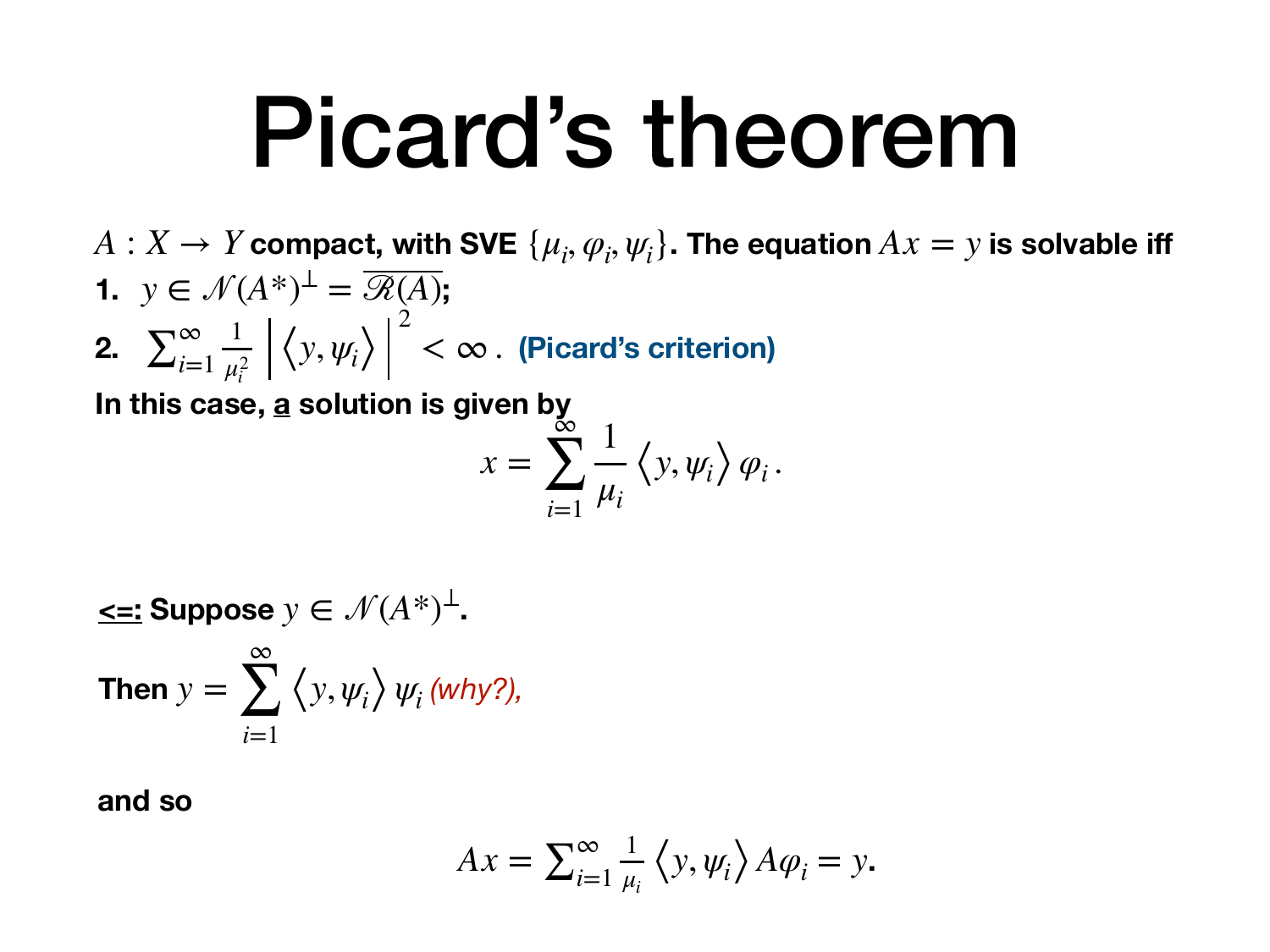## Picard's criterion

$$
\sum_{i=1}^{\infty} \frac{1}{\mu_i^2} \left| \left\langle y, \psi_i \right\rangle \right|^2 < \infty \, .
$$

Coefficients must decay very fast => data must be very smooth.

In practice:  $y^{\delta} = y + \delta y$ , and so PC is violated

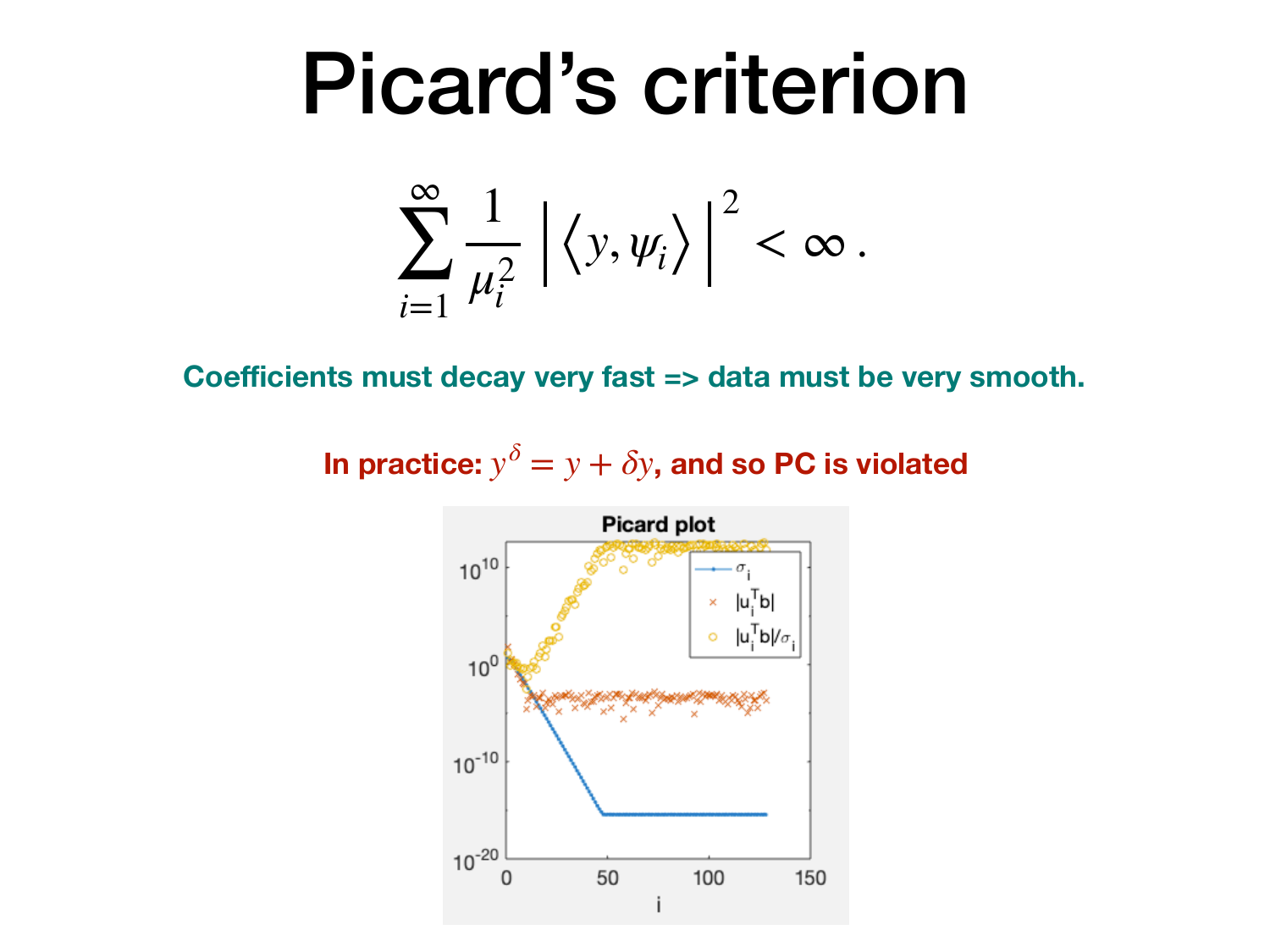### Stability in finite dimensions

$$
Ax = y, A \in \mathbb{R}^{m \times n} \qquad \qquad \|y_{\delta} - y\| \le \delta \qquad \qquad Ax = \sum_{i=1}^{n} \mu_i \left\langle x, v_i \right\rangle u_i.
$$

 $\mathbf{Direct}$  solution:  $x^\delta = A^\dagger y^\delta, \quad A^\dagger = (A^T A)^{-1} A^T$  (Moore-Penrose pseudo-inverse)

**Problem: this can be very unstable!**

$$
x^{\delta} = A^{\dagger} y^{\delta} = \sum_{i=1}^{n} \frac{1}{\mu_i} \left\langle y^{\delta}, u_i \right\rangle v_i
$$

$$
x^{\delta} - x = \sum_{i=1}^{n} \frac{1}{\mu_i} \left\langle y^{\delta} - y, u_i \right\rangle v_i \qquad \Longrightarrow \qquad ||x^{\delta} - x||^2 = \sum_{i=1}^{n} \frac{1}{\mu_i^2} \left| \left\langle y^{\delta} - y, u_i \right\rangle \right|^2 \le \frac{1}{\mu_n^2} ||y^{\delta} - y||^2
$$

As  $n \to \infty$ ,  $\mu_n \to 0$  and so this is no good!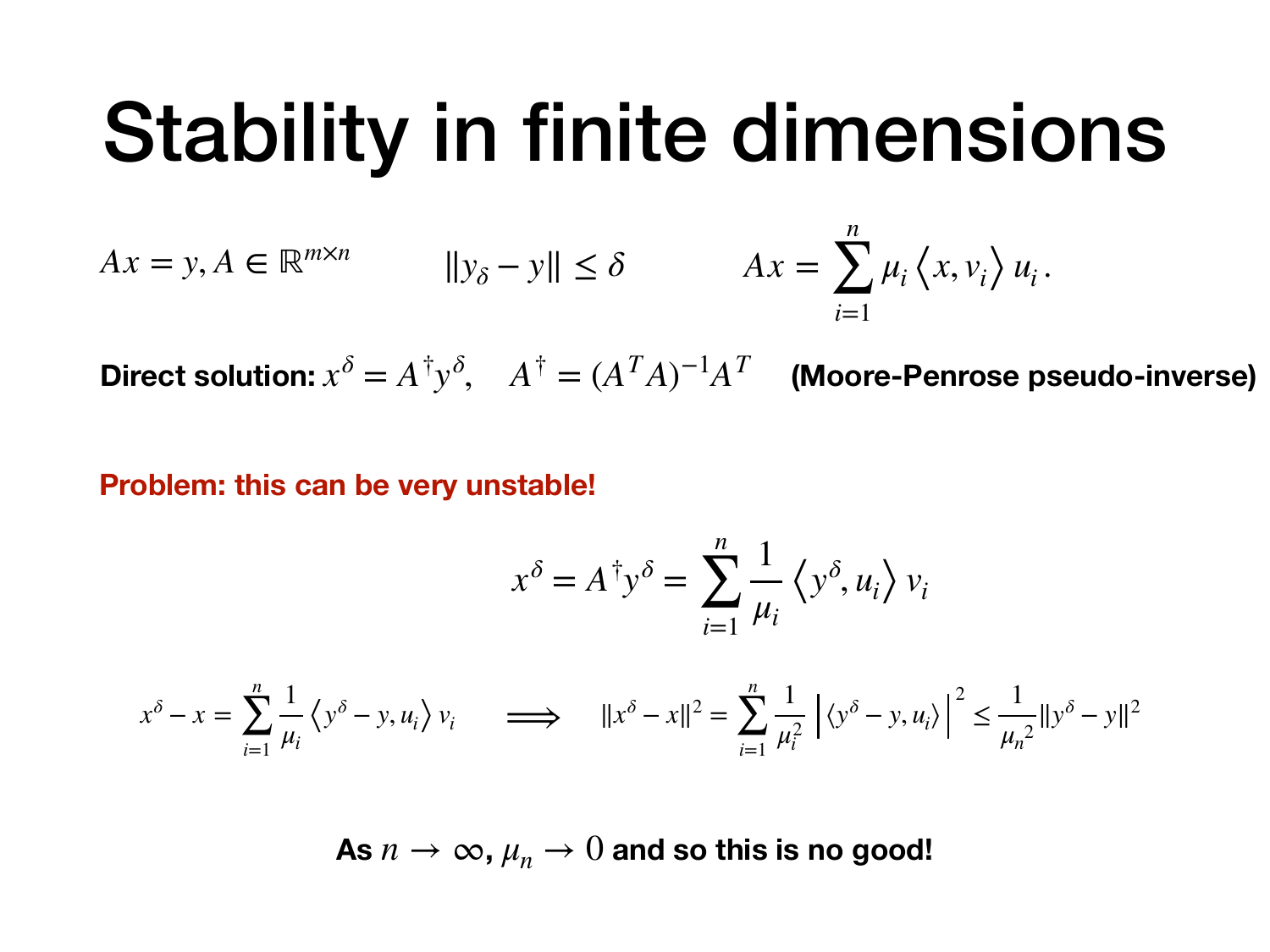## Need for prior information

- Problem:  $A^{\dagger}$  can amplify noise
- Possible solutions:
	- 1. ignore small singular values
	- 2. restrict ∥*x*∥ ≤ *ρ*
	- 3. restrict ∥*Ax* − *y*∥ ≤ *δ*



-3 -2 -1 0 1 2 3 4

 $-3^{\circ}$  -3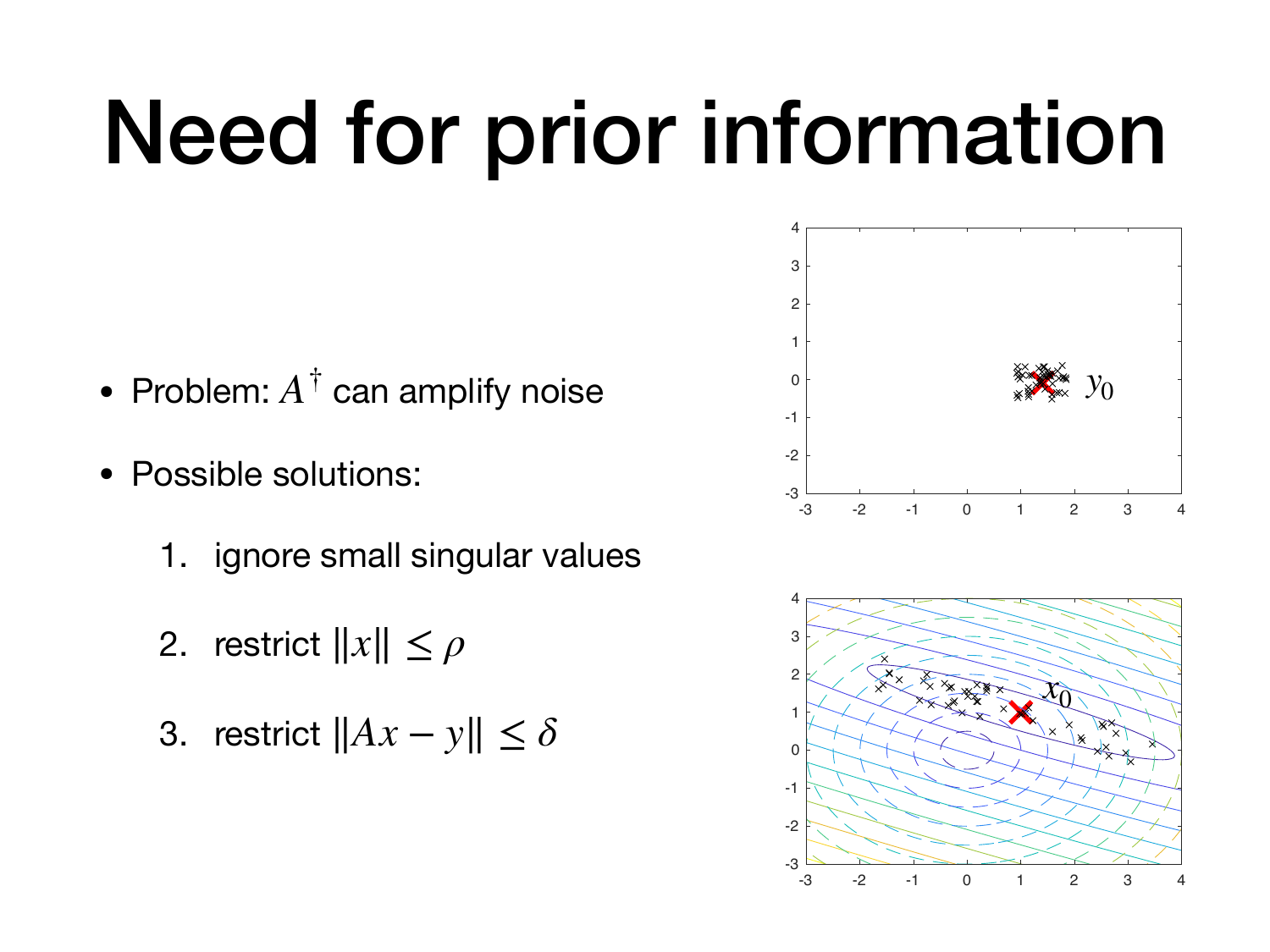## Truncated SVD

$$
A^{-1}y = \sum_{i=1}^{\infty} \frac{1}{\mu_i} \left\langle y, \psi_i \right\rangle \varphi_i
$$

**We assume**  $y \in \mathcal{R}(A)$ 

- Choose truncation index *k*
- Chop off components with  $\{\mu_i\}_{i>k}$

Solution is 
$$
\sum_{i=1}^{k} \frac{1}{\mu_i} \left\langle y^{\delta}, \psi_i \right\rangle \varphi_i
$$

• How to choose  $k$  optimally?

$$
\langle y, \psi_i \rangle \varphi_i \qquad \qquad y^\delta = y + \delta y, \quad ||\delta y|| \le \delta
$$

**Picard's plot**

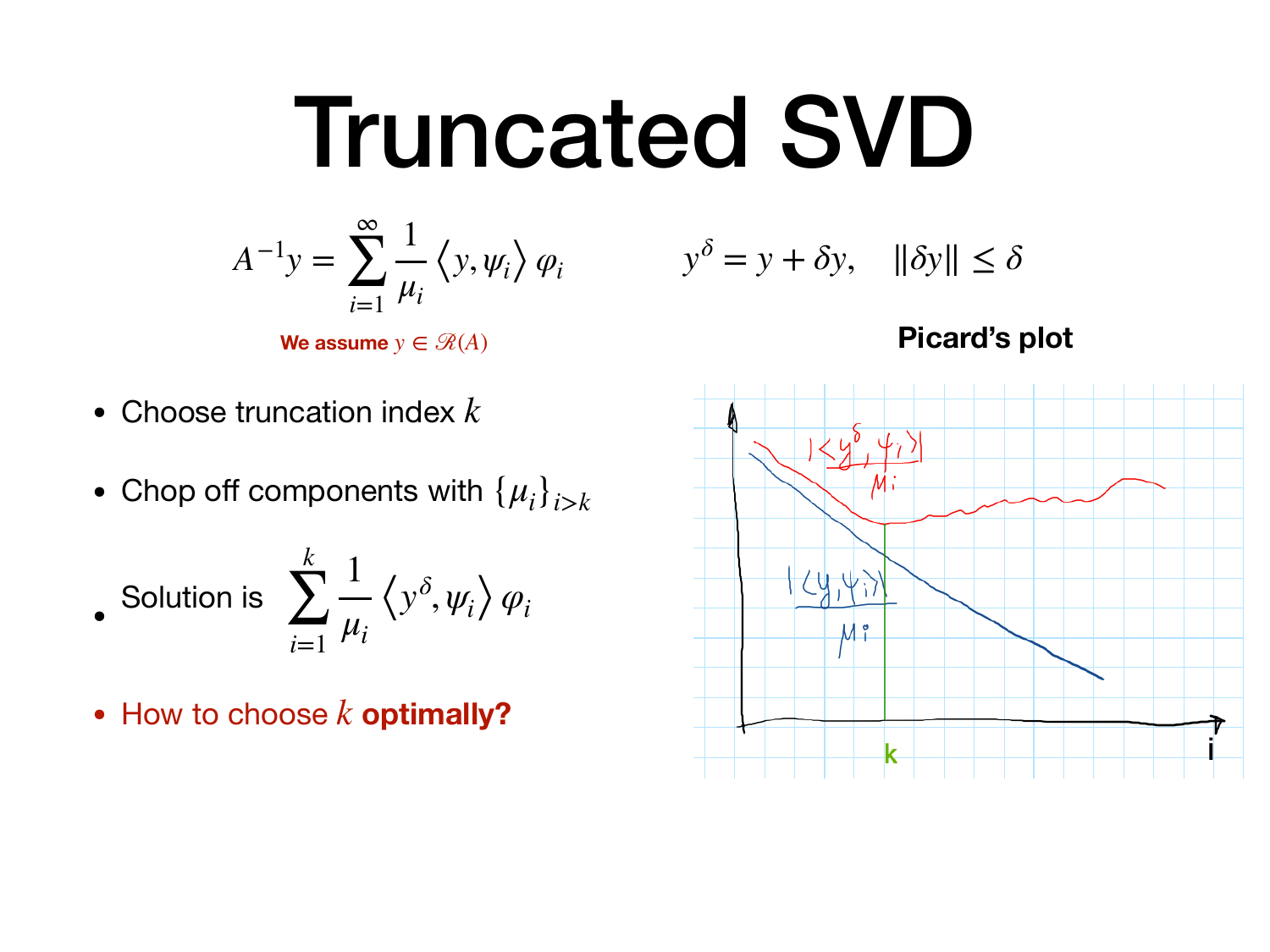### First, need convergence

$$
q(\alpha,\mu) = \begin{cases} 1 & \alpha \le \mu \\ 0 & \text{else} \end{cases}
$$
 (filter)

$$
x = \sum_{i=1}^{\infty} \frac{1}{\mu_i} \langle y, \psi_i \rangle \varphi_i \qquad x^{\alpha} = \sum_{i=1}^{\infty} \frac{q(\alpha, \mu_i)}{\mu_i} \langle y^{\delta}, \psi_i \rangle \varphi_i =: R_{\alpha} y^{\delta}
$$

$$
\delta x = x^{\alpha} - x = \sum_{\mu_i \ge \alpha} \frac{1}{\mu_i} \left( \langle y + \delta y, \psi_i \rangle - \langle y, \psi_i \rangle \right) \varphi_i - \sum_{\mu_i < \alpha} \frac{1}{\mu_i} \langle y, \psi_i \rangle \varphi_i
$$
\n
$$
= \sum_{\mu_i \ge \alpha} \frac{1}{\mu_i} \langle \delta y, \psi_i \rangle \varphi_i - \sum_{\mu_i < \alpha} \frac{1}{\mu_i} \langle y, \psi_i \rangle \varphi_i
$$
\nnoise amplification error)

\n(truncation error)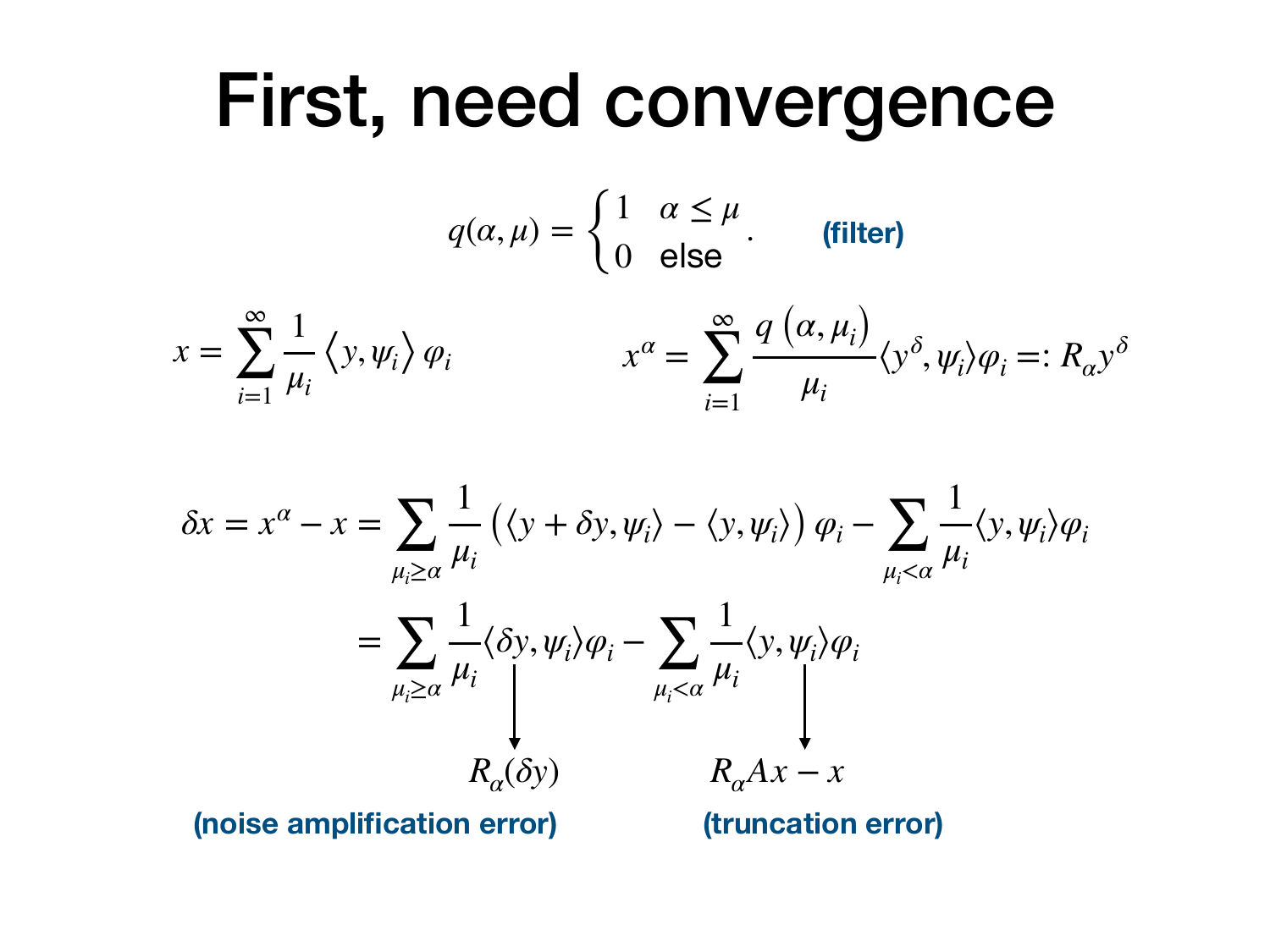### Regularization schemes

$$
\|\delta x\| \le \|R_{\alpha}\delta y\| + \|R_{\alpha}Ax - x\| \qquad \|\delta y\| \le \delta
$$

**Regularization strategy (scheme):**



**Convergence: choose**  $\alpha = \alpha(\delta)$  such that  $\|\delta x\| \to 0$  as  $\delta \to 0$ .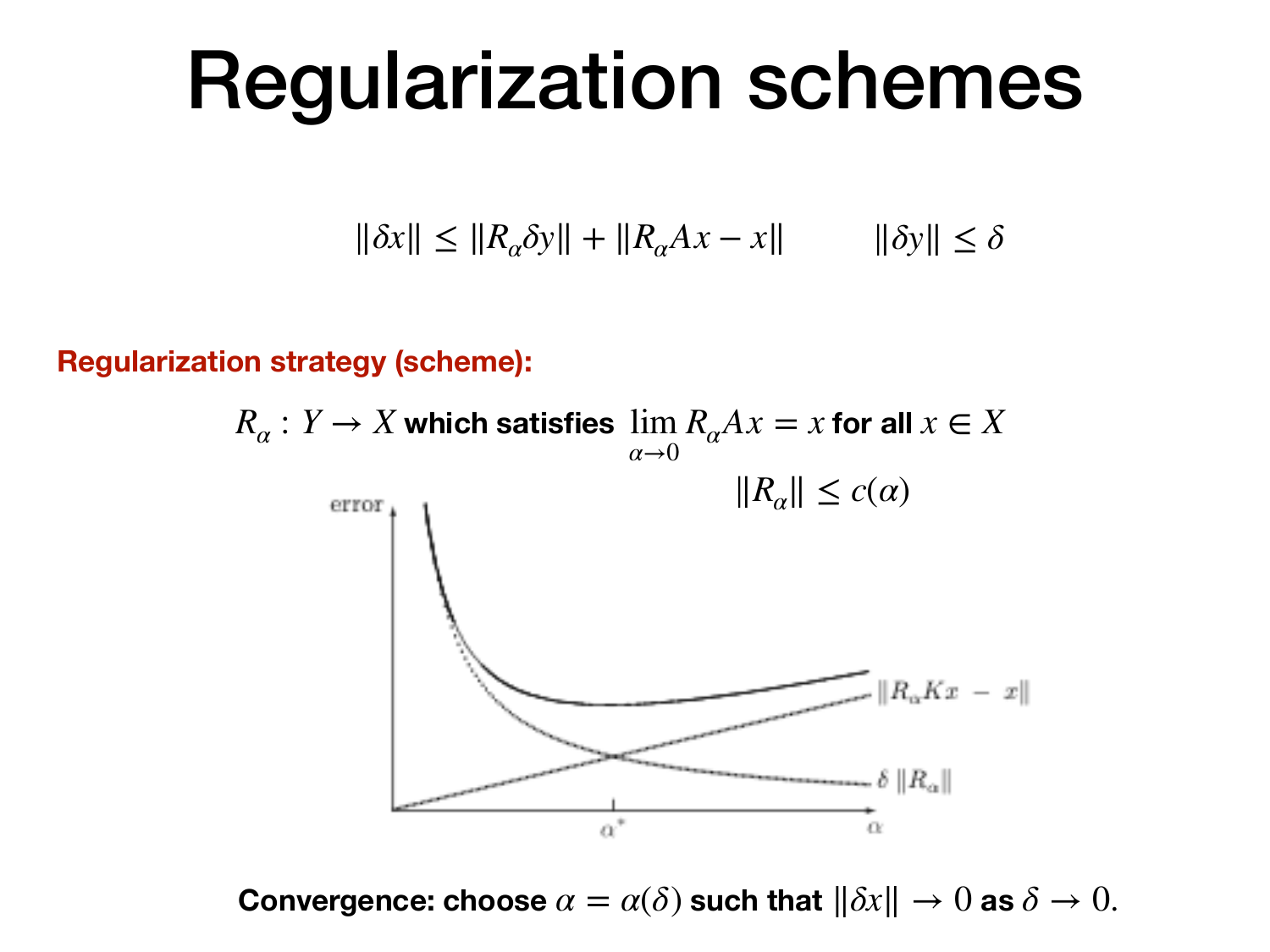### Cntd.

$$
\|\delta x\| \le \|R_{\alpha}\delta y\| + \|R_{\alpha}Ax - x\| \qquad \|\delta y\| \le \delta
$$

$$
||R_{\alpha}\delta y||^{2} = \sum_{\mu_{i}\geq\alpha} \frac{1}{\mu_{i}^{2}} |\langle \delta y, \psi_{i} \rangle|^{2} \leq \frac{1}{\alpha^{2}} ||\delta y||^{2}
$$
 (Note:  $||R_{\alpha}|| \leq \frac{1}{\alpha}$ )

Convergence: any  $\alpha(\delta) \to 0$  such that  $\textcolor{red}{\overbrace{\phantom{a}}^{<\infty}} \to 0$  as **For example,**  $\alpha(\delta) = \delta^p$ ,  $0 < p < 1$ . *δ α*(*δ*)  $\rightarrow 0$  as  $\delta \rightarrow 0$ .

*Q: Why do we need*  $\alpha(\delta) \rightarrow 0$ ?

### **Next question: rate of convergence**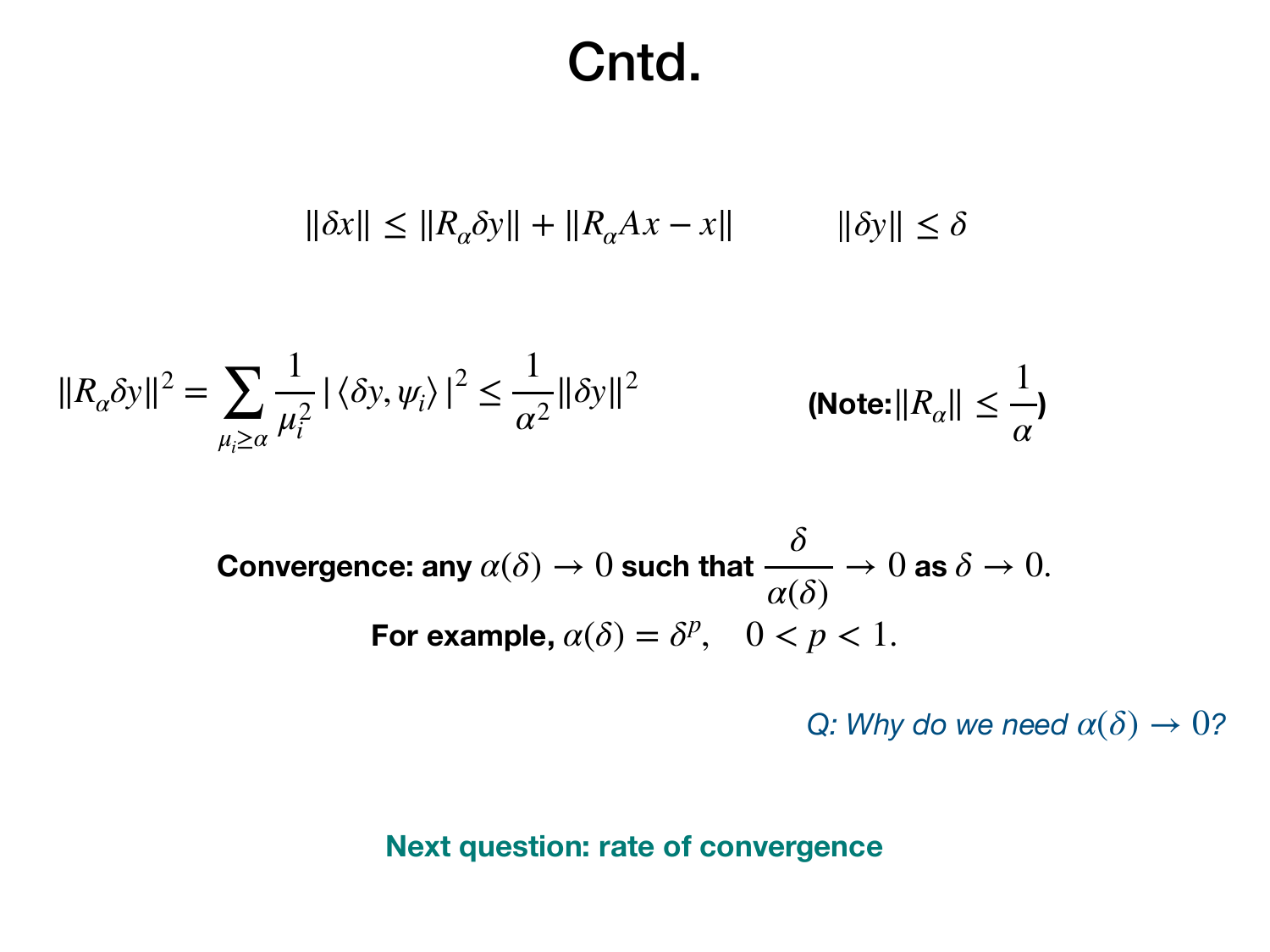### Range/source conditions

∥*δx*∥ ≤ ∥*Rαδy*∥ + ∥*RαAx* − *x*∥

$$
||R_{\alpha}Ax - x||^2 = \sum_{\mu_i < \alpha} \frac{1}{\mu_i^2} \left| \left\langle y, \psi_i \right\rangle \right|^2 = \sum_{\mu_i < \alpha} \frac{1}{\mu_i^2} \left| \left\langle Ax, \psi_i \right\rangle \right|^2 = \sum_{\mu_i < \alpha} \frac{1}{\mu_i^2} \left| \left\langle x, A^* \psi_i \right\rangle \right|^2 = \sum_{\mu_i < \alpha} \left| \left\langle x, \phi_i \right\rangle \right|^2
$$

**Can be arbitrarily slow!**

**Range/source condition:**  $x = A * z$  with  $||z|| \le E$ . **A-priori information (e.g. smoothness)**

(Can have more general constraint:  $||Bx||_Z \leq E, B: X \to Z$ )

**In this case:**  $\sum_{\mu_i<\alpha}|\left\langle x,\phi_i\right\rangle$ 2  $= \sum_{\mu_i < \alpha} \mu_i^2 \left| \left\langle z, \psi_i \right\rangle \right|$ 2  $\leq \alpha^2 ||z||^2 = \alpha^2 E^2$ . **Finally:**  $\|\delta x\| \leq - + \alpha E$ . Need to choose  $\alpha(\delta)$  to balance the terms. *δ α*  $+$   $\alpha E$ 

 $\alpha(\delta) = c$ *δ*  $\|\delta x\| \le (c + 1/c)\sqrt{\delta E}$ . **Is it optimal?**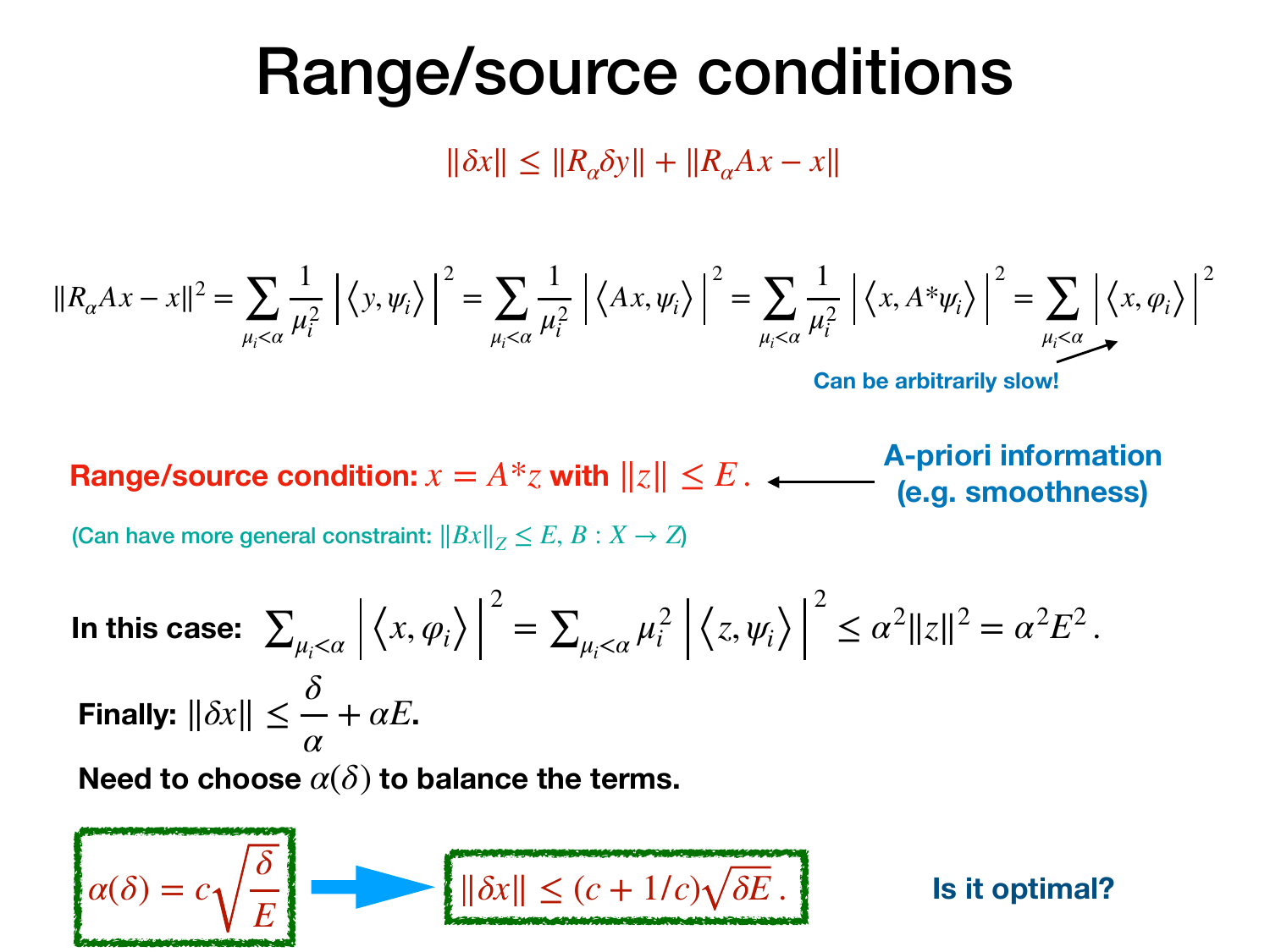### Worst-case error

**Definition:**  $\mathscr{F}(E, \delta, ||\cdot||_*) = \sup\{|x||: ||Ax|| \leq \delta, ||x||_* \leq E\}$ .

**Claim:** assume  $x \in X$  satisfies  $||Ax - y^{\delta}|| \leq \delta$ ,  $||x||_* \leq E$  for some  $y^{\delta} \in Y$ . Then for any  $x_1 \in X$  satisfying these conditions, we have

 $||x - x_1||$  ≤ 2 $\mathcal{F}(E, \delta, || \cdot ||_*)$ .

**Note:**  $\|\cdot\|_*$  should be "stronger" than  $\|\cdot\|$ , otherwise  $\mathscr{F} \nrightarrow 0$  as  $\delta \rightarrow 0$ . ∥*x*∥ ≤ *c*∥*x*∥\*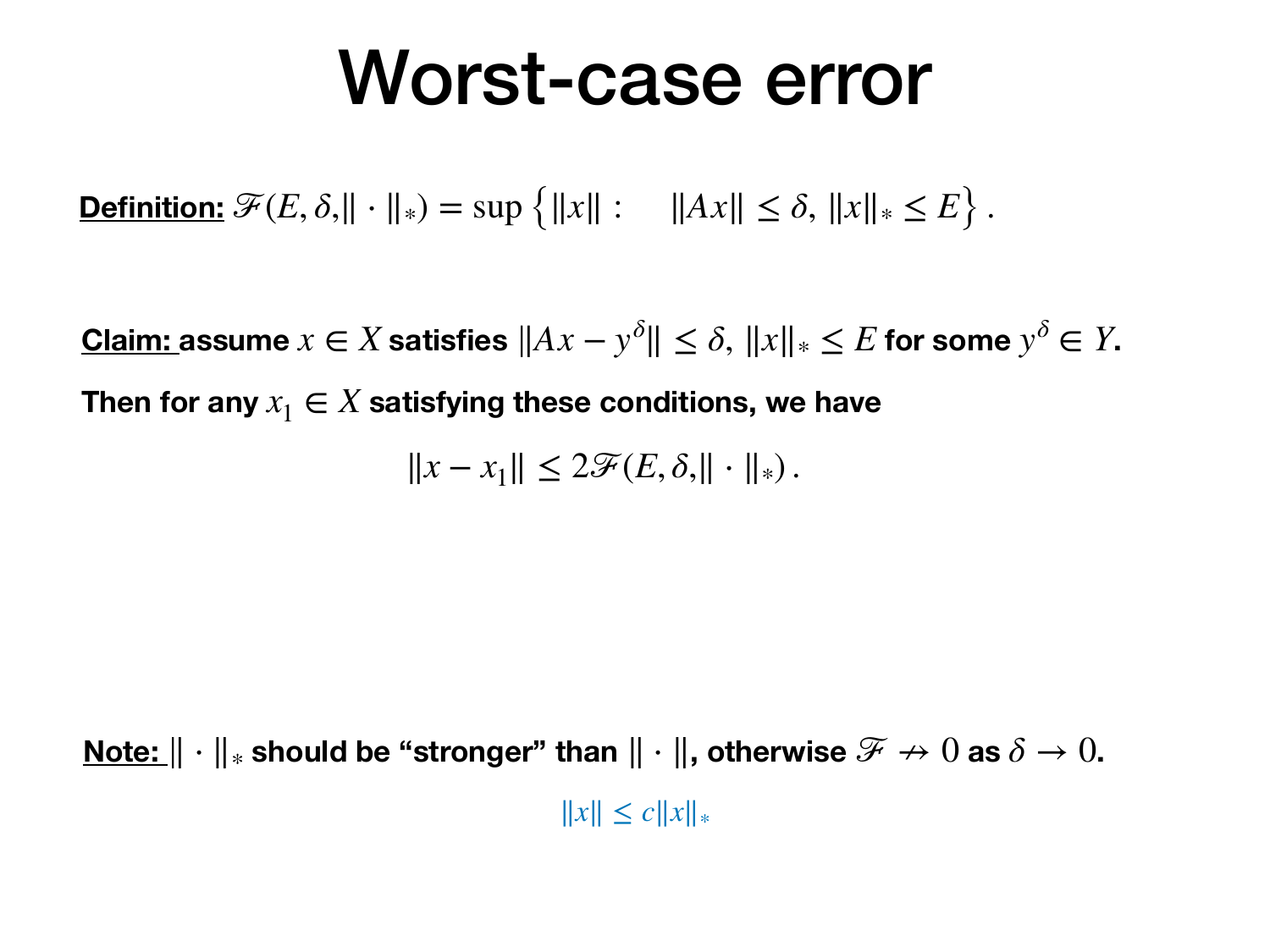### Worst-case error

**Definition:**  $\mathscr{F}(E, \delta, || \cdot ||_*) = \sup \{ ||x|| : ||Ax|| \leq \delta, ||x||_* \leq E \}$ .

 $\bf Theorem: Let\ A\, X \rightarrow Y$  compact, injective, with dense range.  $\textsf{Put } ||x||_* := ||(A^*)^{-1}x||.$  Then  $\mathscr{F}(E, \delta, || \cdot ||_*) \leq \sqrt{\delta E}$ .

**Proof:** let 
$$
x = A^*z
$$
 with  $||z|| \le E$ . Then  

$$
||x||^2 = \langle A^*z, x \rangle = \langle z, Ax \rangle \le ||z|| ||Ax|| = \delta E.
$$

 $\bf{Optimality:}$  consider  $x_n = \mu_n E \varphi_n = E A^* \psi_n$ , and  $\delta_n = \mu_n^2 E$ . **Then**  $||Ax_n|| = \delta_n ||x_n|| = \delta_n E$ .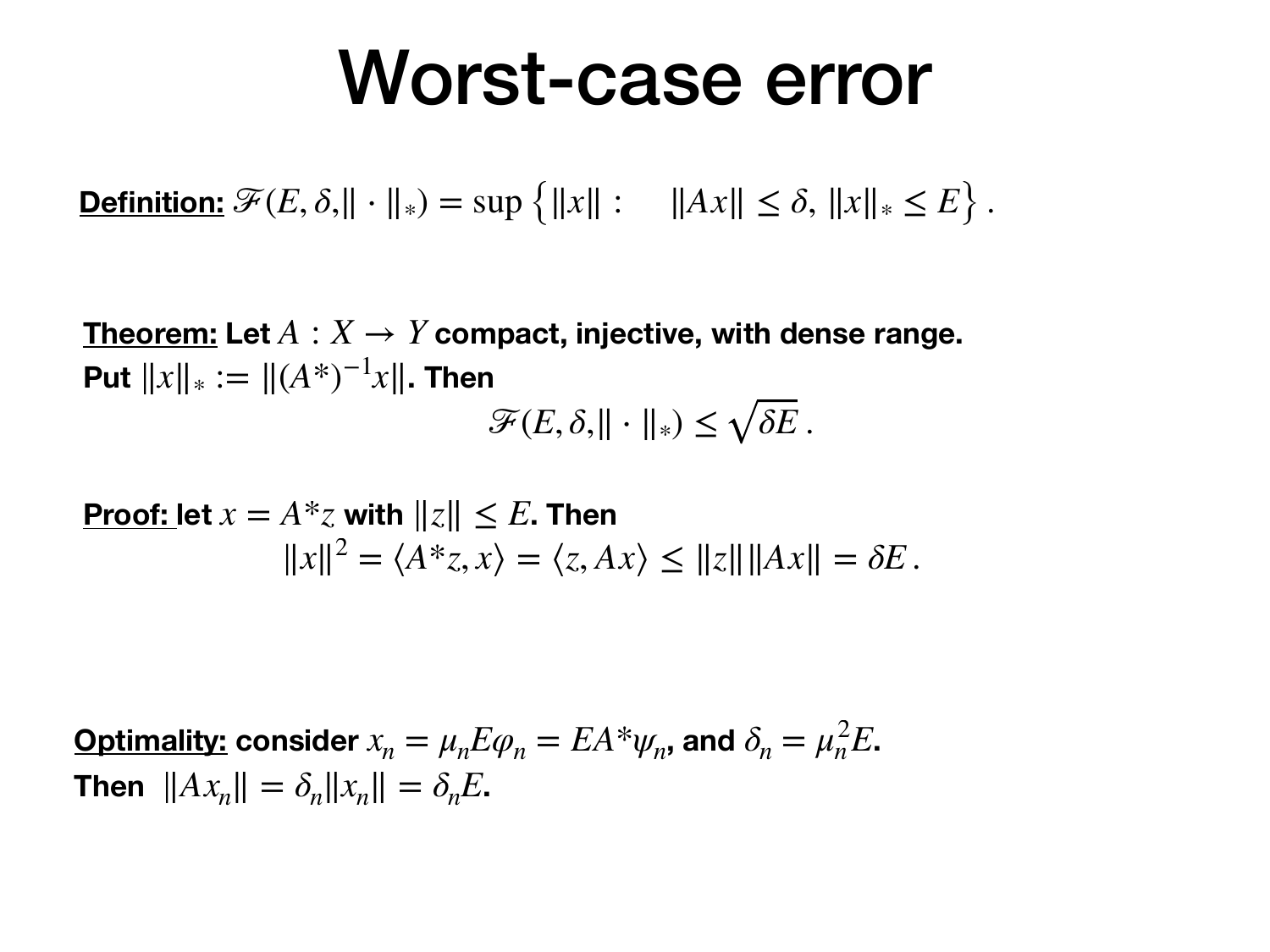#### Summary thus far  $x^{\delta,\alpha(\delta)} =$ ∞ ∑ *i*=1  $q\left(\alpha,\mu_{i}\right)$ *μi*  $\langle y^{\delta}, \psi_i \rangle \varphi_i =: R_{\alpha(\delta)} y^{\delta}$

- Started with an ill-posed equation  $Ax = y$ ,  $y^{\delta} = y + \delta y$
- Constructed a sequence of "regularized" solutions  $x^{\delta, \alpha(\delta)} = R_{\alpha(\delta)} y^\delta$  and showed that  $x^\delta \to x$  as  $\delta \to 0.$
- Showed that for certain "prior" information  $||Bx|| \le E$  we  $\alpha$ can choose  $\alpha(\delta)$  to have the <u>optimal</u> rate  $\|x^\delta - x\|$
- This works for general operators  $B$  and filters  $q(\alpha, \mu)$ satisfying certain technical conditions (not too complicated…)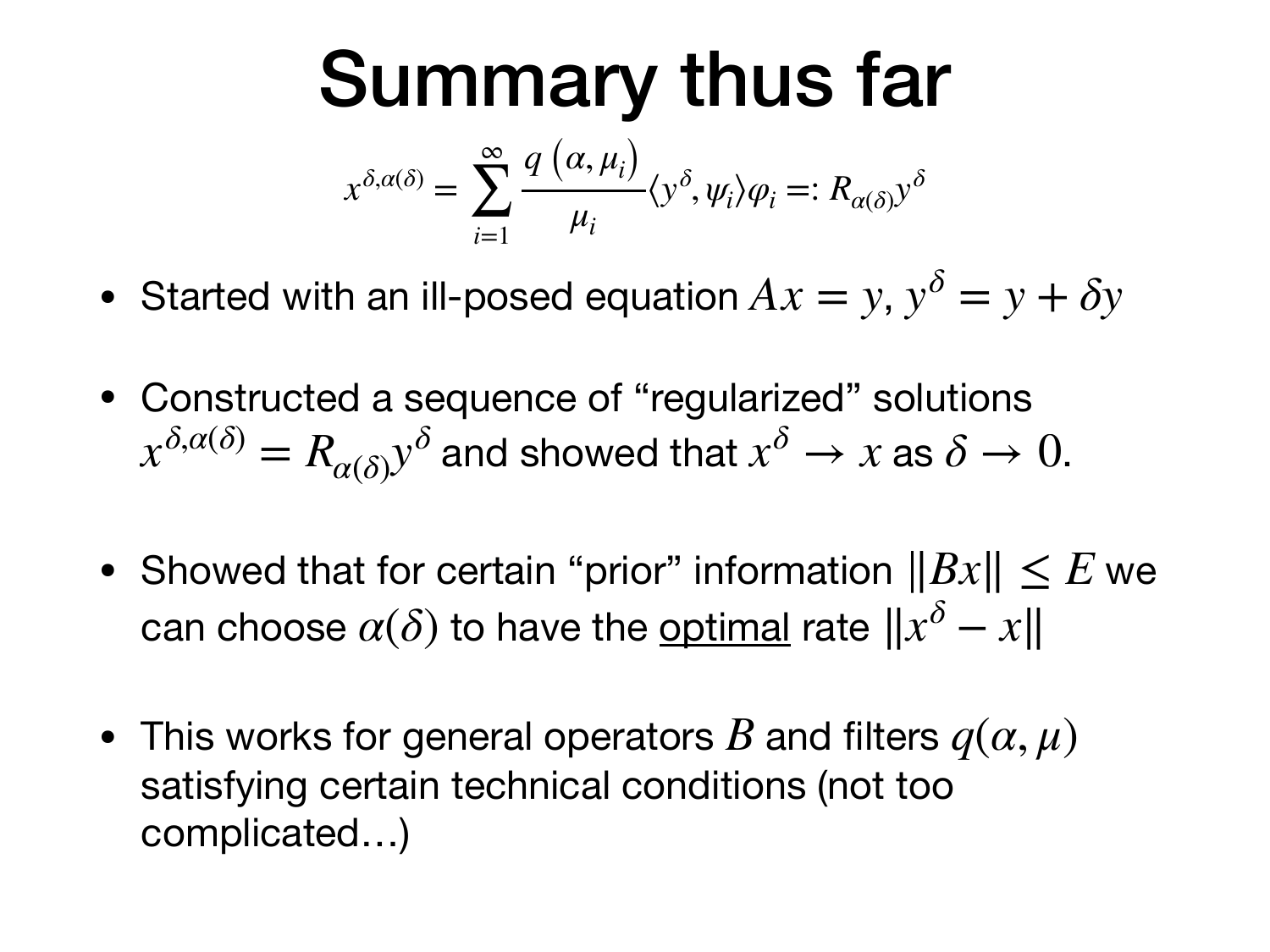## Tikhonov regularisation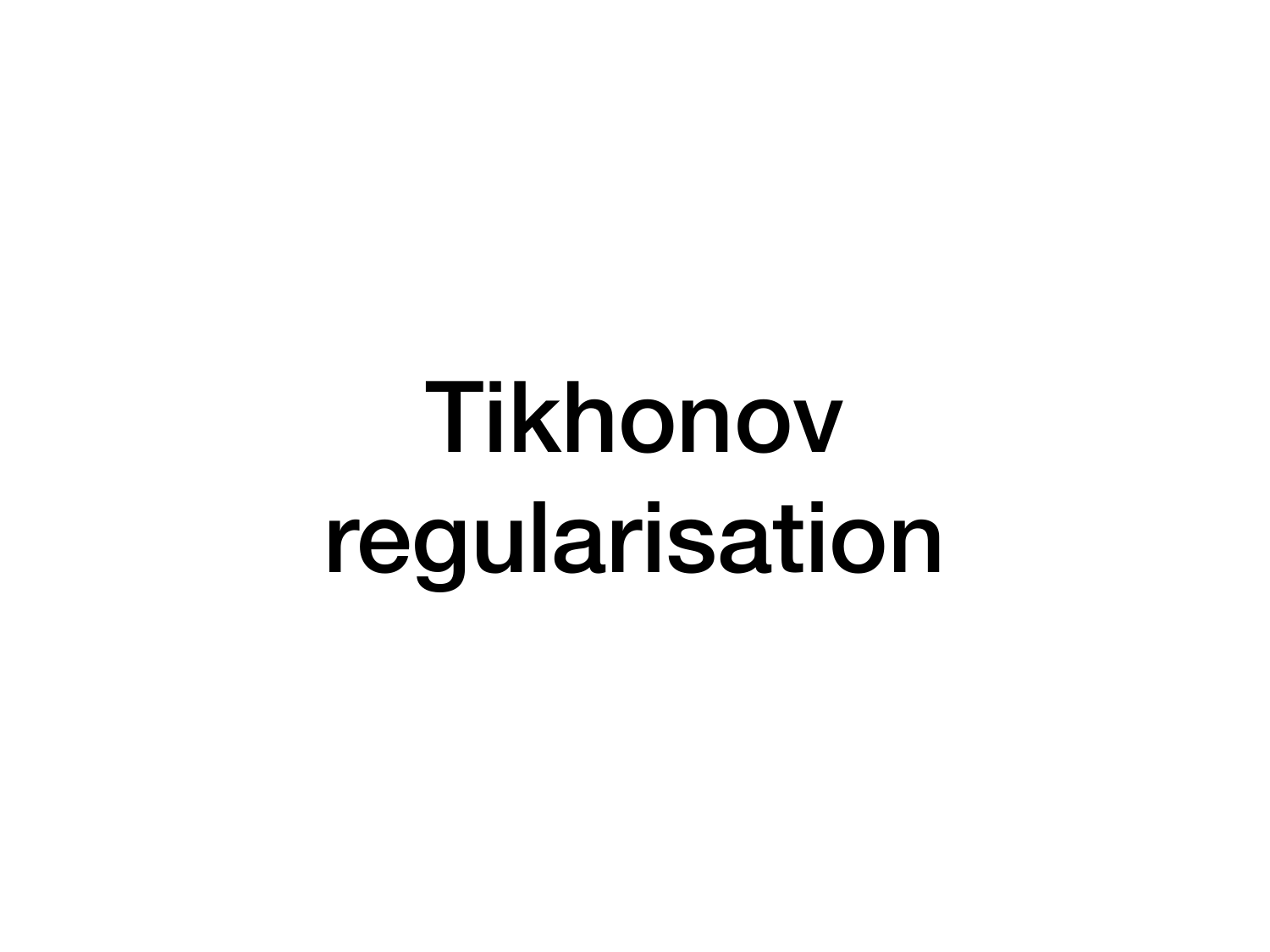### Three points of view

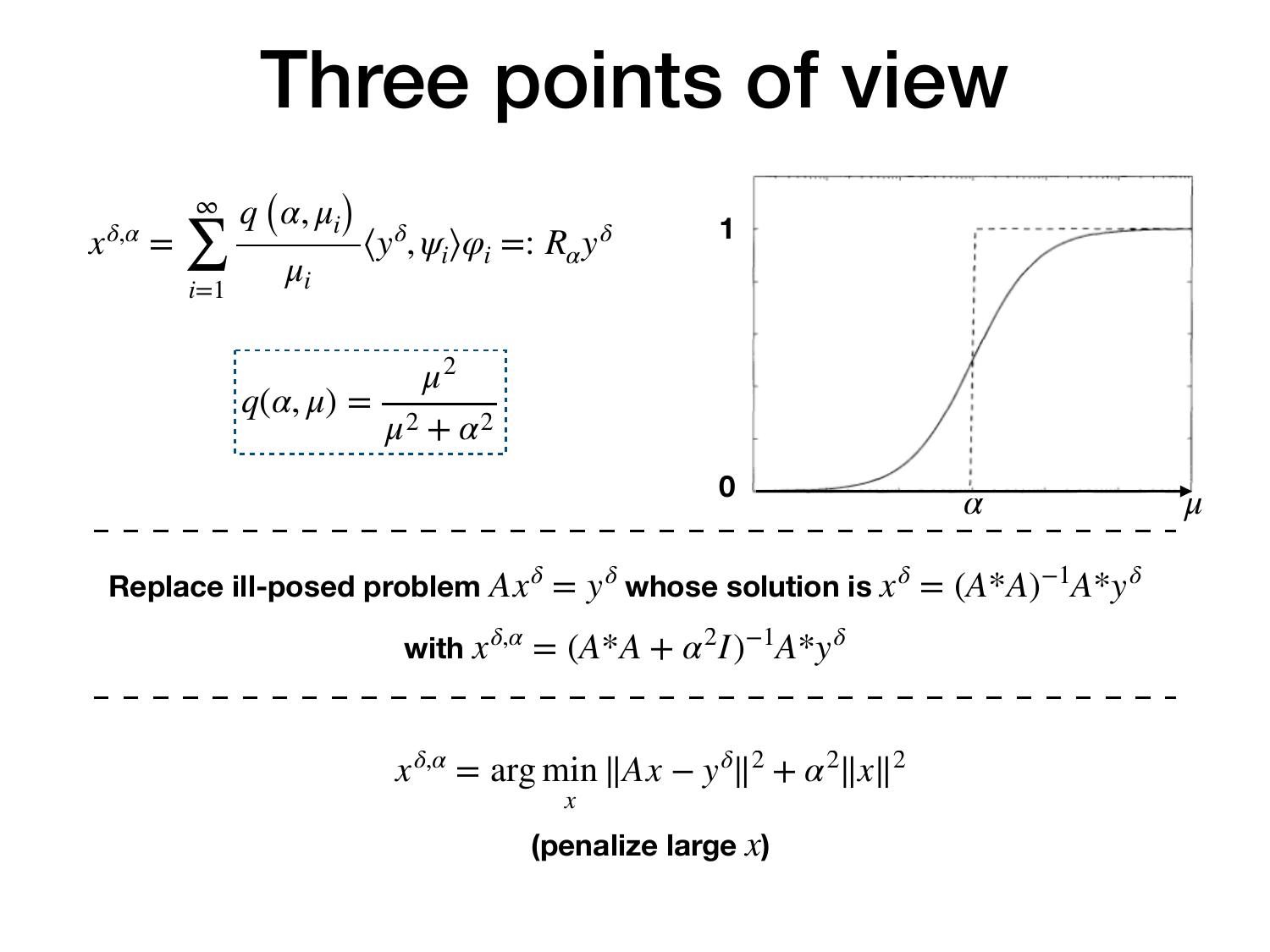### Tikhonov regularisation

$$
x^{\delta,\alpha} = (A^*A + \alpha^2 I)^{-1}A^*y^{\delta}
$$

**Can be shown that:**

**Convergence:** any 
$$
\alpha(\delta) \to 0
$$
 such that  $\frac{\delta}{\alpha(\delta)} \to 0$  as  $\delta \to 0$ .  
**For example,**  $\alpha(\delta) = \delta^p$ ,  $0 < p < 1$ .

**Optimality under range conditions:** 

$$
||(A^*)^{-1}x|| \le E \qquad \qquad \alpha(\delta) = c\sqrt{\frac{\delta}{E}} \qquad ||\delta x|| \le (c+1/c)\sqrt{\delta E} \, .
$$